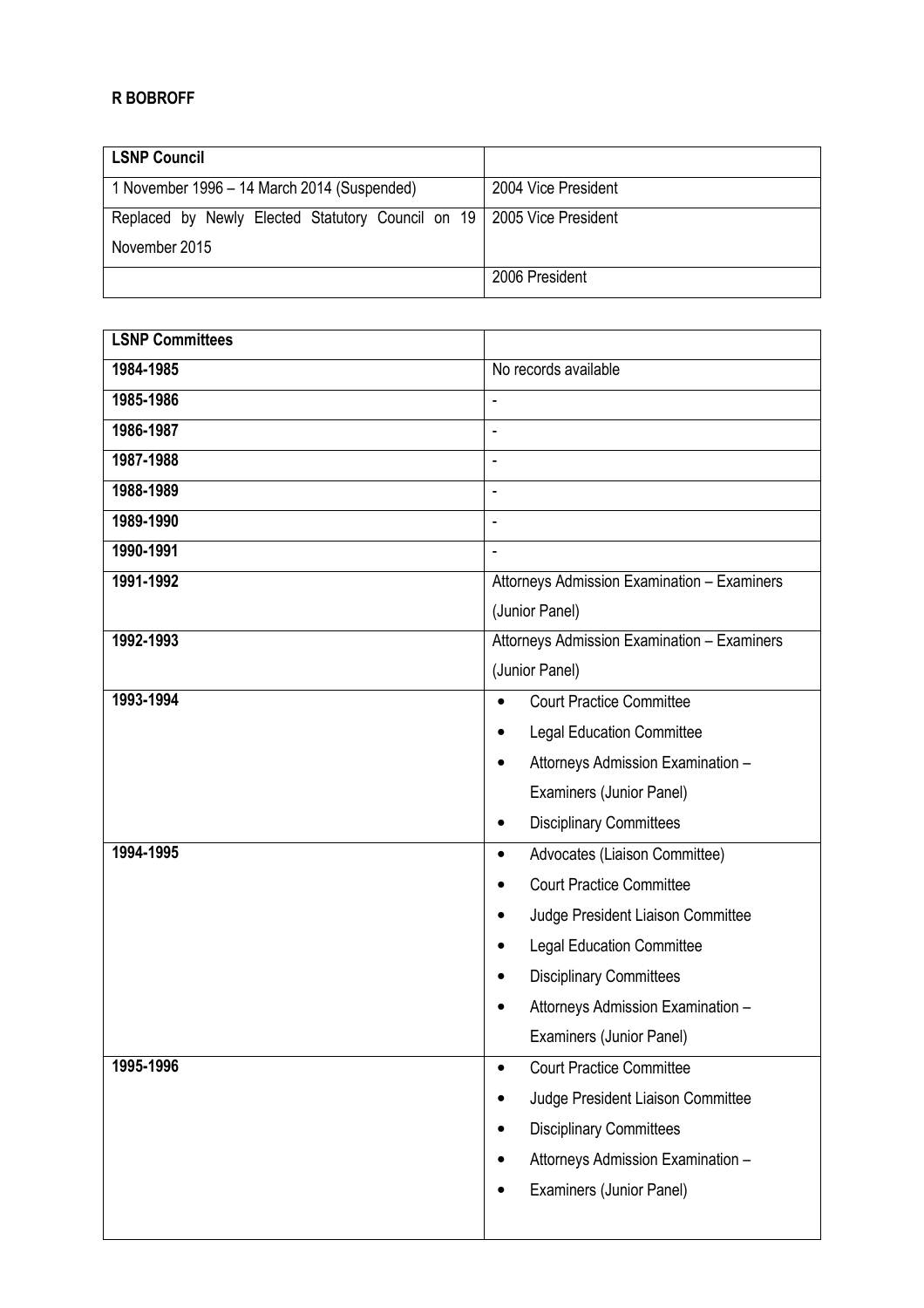| 1996-1997 | $\bullet$ | <b>Assessment Committee</b>              |
|-----------|-----------|------------------------------------------|
|           |           | <b>Court Practice Committee</b>          |
|           |           | Judge President Liaison Committee        |
|           |           | Justice (Liaison) Committee              |
|           |           | Society News Committee                   |
| 1997-1998 | ٠         | <b>Assessment Committee</b>              |
|           |           | <b>Court Practice Committee</b>          |
|           |           | Judge President Liaison Committee        |
| 1998-1999 | $\bullet$ | <b>Assessment Committee</b>              |
|           |           | <b>Court Practice Committee</b>          |
|           |           | <b>Disciplinary Monitoring Committee</b> |
| 1999-2000 | $\bullet$ | <b>Assessment Committee</b>              |
|           |           | <b>Court Practice Committee</b>          |
|           | ٠         | <b>Disciplinary Monitoring Committee</b> |
|           |           | <b>Finances Committee</b>                |
|           |           | <b>Disciplinary Committees</b>           |
| 2000-2001 | $\bullet$ | <b>Assessment Committee</b>              |
|           |           | <b>Court Practice Committee</b>          |
|           |           | <b>Disciplinary Monitoring Committee</b> |
|           |           | <b>Finances Committee</b>                |
|           |           | Planning & Strategy Committee            |
|           |           | <b>Disciplinary Committees</b>           |
| 2001-2002 |           | <b>Assessment Committee</b>              |
|           |           | <b>Court Practice Committee</b>          |
|           |           | <b>Disciplinary Monitoring Committee</b> |
|           |           | Planning & Strategy Committee            |
|           |           | <b>Disciplinary Committees</b>           |
| 2002-2003 | $\bullet$ | <b>Assessment Committee</b>              |
|           |           | <b>Court Practice Committee</b>          |
|           |           | <b>Disciplinary Monitoring Committee</b> |
| 2003-2004 | $\bullet$ | <b>Assessment Committee</b>              |
|           |           | <b>Court Practice Committee</b>          |
|           |           | <b>Disciplinary Monitoring Committee</b> |
|           |           | Ethics, Guidance & Rules Committee       |
|           |           | Management Committee (Vice President)    |
|           |           |                                          |
|           |           |                                          |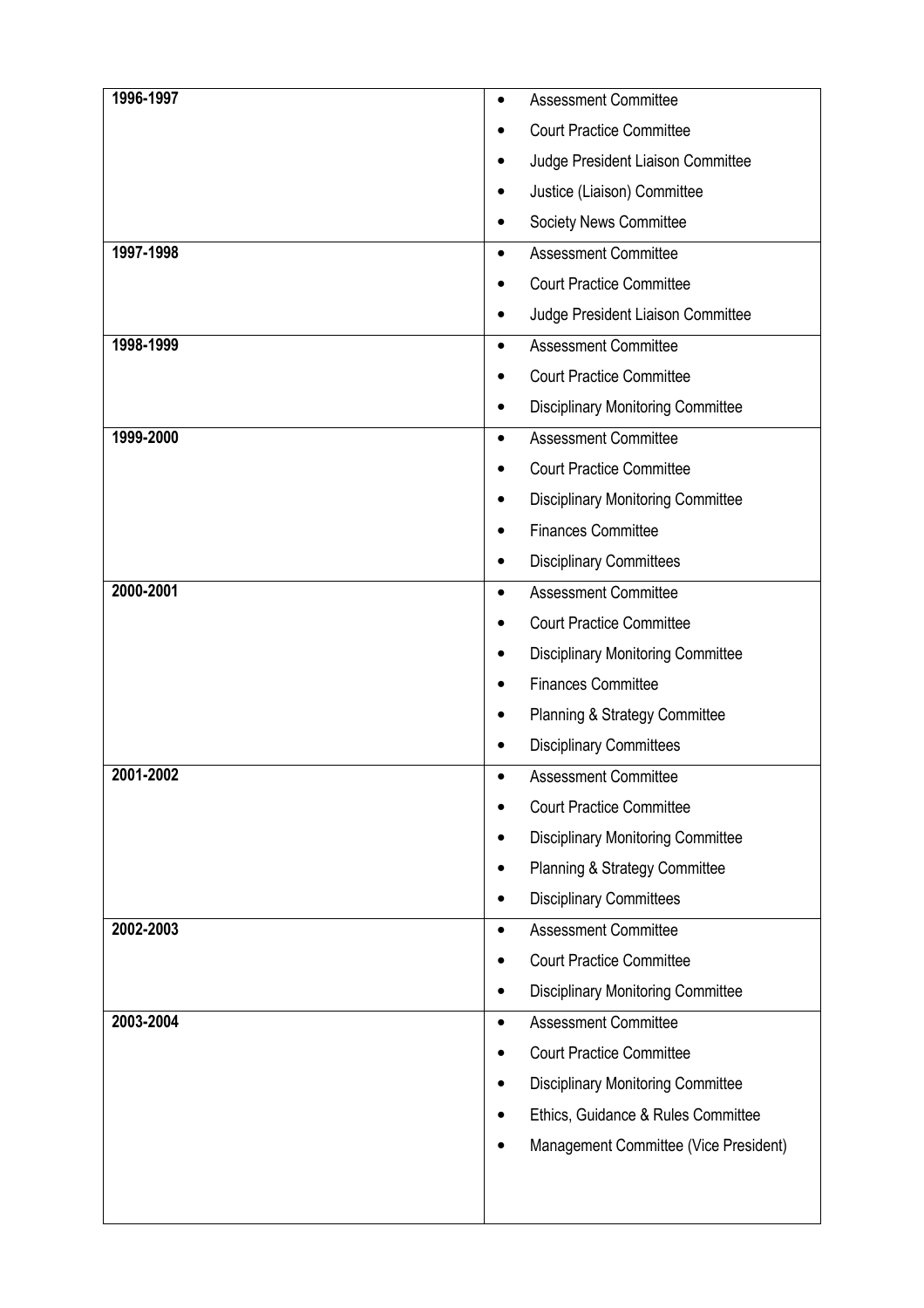| 2004-2005 | <b>Assessment Committee</b><br>$\bullet$  |  |
|-----------|-------------------------------------------|--|
|           | <b>Court Practice Committee</b>           |  |
|           | <b>Disciplinary Monitoring Committee</b>  |  |
|           | Ethics, Guidance & Rules Committee        |  |
|           | (Chairperson)                             |  |
|           | Management Committee (Vice President)     |  |
|           | MVA Committee (Chairperson)               |  |
|           | Planning & Strategy Committee<br>٠        |  |
| 2005-2006 | <b>Assessment Committee</b><br>$\bullet$  |  |
|           | <b>Court Practice Committee</b>           |  |
|           | <b>Disciplinary Monitoring Committee</b>  |  |
|           | Ethics, Guidance & Rules Committee        |  |
|           | (Chairperson)                             |  |
|           | Finances & Audit Committee (ex officio:   |  |
|           | President)                                |  |
|           | HR & Remuneration Committee (ex officio:  |  |
|           | President)                                |  |
|           | Management Committee (President)          |  |
|           | MVA Committee (Chairperson)               |  |
|           | Planning & Strategy Committee             |  |
|           | (Chairperson)                             |  |
|           | Ad Hoc Committee: Qualified Lawyers       |  |
|           | <b>Transfer Test</b>                      |  |
| 2006-2007 | <b>Assessment Committee</b><br>$\bullet$  |  |
|           | <b>Court Practice Committee</b>           |  |
|           | <b>Disciplinary Monitoring Committee</b>  |  |
|           | (Chairperson)                             |  |
|           | Ethics, Guidance & Rules Committee        |  |
|           | (Chairperson)                             |  |
|           | Management Committee (Past President)     |  |
|           | MVA Committee (Chairperson)               |  |
|           | Planning & Strategy Committee<br>٠        |  |
|           | Ad Hoc Committee: Limitation of Liability |  |
|           | Ad Hoc Committee: Qualified Lawyers       |  |
|           | <b>Transfer Test</b>                      |  |
|           |                                           |  |
|           |                                           |  |
|           |                                           |  |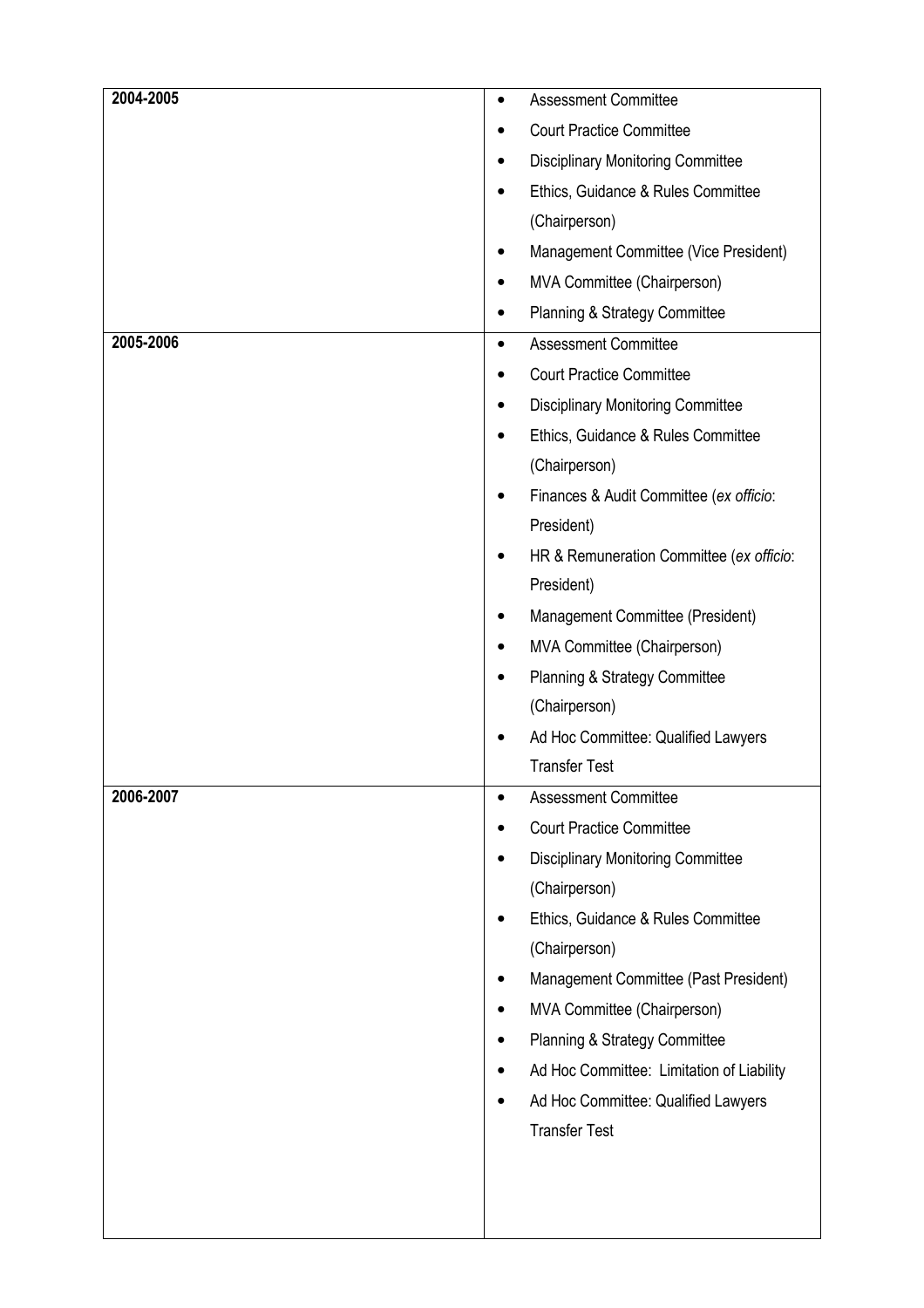| 2007-2008 |                | <b>Court Practice Committee</b>           |
|-----------|----------------|-------------------------------------------|
|           |                | <b>Disciplinary Monitoring Committee</b>  |
|           |                | Ethics, Guidance & Rules Committee        |
|           |                | (Chairperson)                             |
|           |                | MVA Committee (Chairperson)               |
|           |                | Ad Hoc Committee: Limitation of Liability |
| 2008-2009 | $\bullet$      | <b>Court Practice Committee</b>           |
|           |                | <b>Disciplinary Monitoring Committee</b>  |
|           |                | (Chairperson)                             |
|           |                | Ethics, Guidance & Rules Committee        |
|           |                | (Chairperson)                             |
|           |                | MVA Committee (Chairperson)               |
|           | ٠              | Ad Hoc Committee: Limitation of Liability |
| 2009-2010 | $\bullet$      | <b>Anti-Touting Committee</b>             |
|           |                | <b>Court Practice Committee</b>           |
|           |                | <b>Disciplinary Monitoring Committee</b>  |
|           |                | Ethics, Guidance & Rules Committee        |
|           | ٠              | MVA Committee (Chairperson)               |
|           |                | Ad Hoc Committee: Bridging Finance        |
|           |                | Ad Hoc Committee: Limitation of Liability |
| 2010-2011 | ٠              | Anti-Touting Committee                    |
|           |                | <b>Court Practice Committee</b>           |
|           |                | Ethics, Guidance & Rules Committee        |
|           |                | <b>MVA Committee</b>                      |
|           |                | Ad Hoc Committee: Appointment of Acting   |
|           |                | Judges (Panel of Attorneys) Committee     |
|           |                | Ad Hoc Committee: Limitation of Liability |
| 2011-2012 | ٠              | Appointment of Acting Judges (Panel of    |
|           |                | Attorneys) Committee                      |
|           |                | Ad Hoc Committee: MVA                     |
| 2012-2013 |                | Judicial Appointments Committee           |
|           |                | Ad Hoc Committee: MVA                     |
| 2013-2014 | $\blacksquare$ |                                           |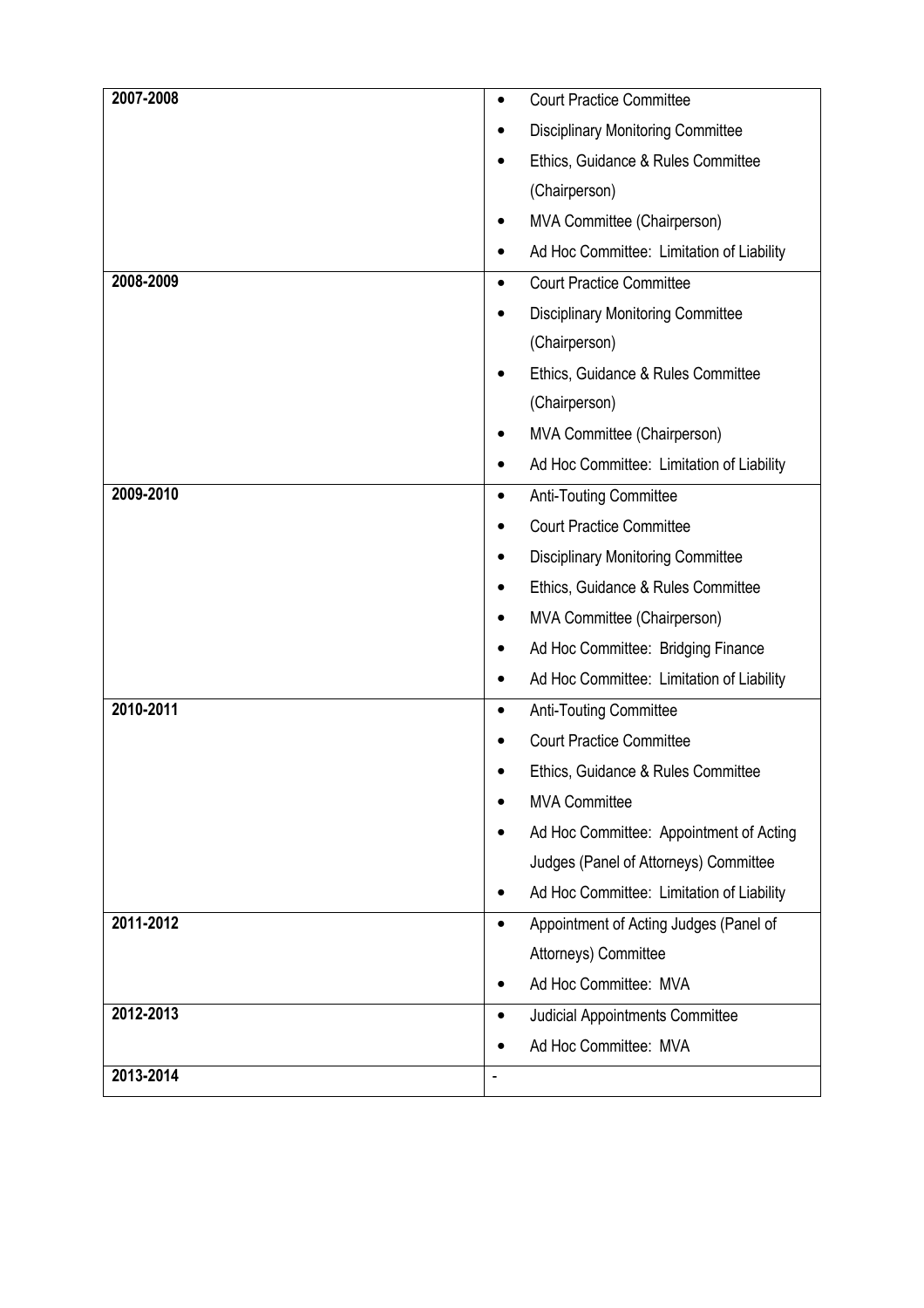| <b>LSSA Council</b> |  |
|---------------------|--|
| 1999-2000           |  |
| 2000-2001           |  |
| 2001-2002           |  |
| 2002-2003           |  |
| 2003-2004           |  |
| 2004-2005           |  |
| 2005-2006           |  |
| 2006-2007           |  |
| 2007-2008           |  |
| 2008-2009           |  |
| 2009-2010           |  |
| 2010-2011           |  |

| <b>LSSA Standing Committees</b> |                                     |
|---------------------------------|-------------------------------------|
| 1984-1985                       | No records available                |
| 1985-1986                       | ÷,                                  |
| 1986-1987                       | $\overline{\phantom{a}}$            |
| 1987-1988                       | L.                                  |
| 1988-1989                       | ÷,                                  |
| 1989-1990                       | ÷,                                  |
| 1990-1991                       | ä,                                  |
| 1991-1992                       | ä,                                  |
| 1992-1993                       | ÷,                                  |
| 1993-1994                       | ÷,                                  |
| 1994-1995                       | <b>MVA</b><br>$\bullet$             |
| 1995-1996                       | <b>MVA</b><br>$\bullet$             |
| 1996-1997                       | <b>MVA</b><br>$\bullet$             |
| 1997-1998                       | MVA (Chairperson)<br>$\bullet$      |
| 1998-1999                       | <b>MVA</b><br>$\bullet$             |
| 1999-2000                       | Communication<br>$\bullet$          |
|                                 | MVA (Vice Chairperson)<br>$\bullet$ |
| 2000-2001                       | Communication<br>$\bullet$          |
|                                 | <b>MVA</b><br>$\bullet$             |
| 2001-2002                       | Communication<br>$\bullet$          |
|                                 | <b>MVA</b><br>$\bullet$             |
|                                 |                                     |
|                                 |                                     |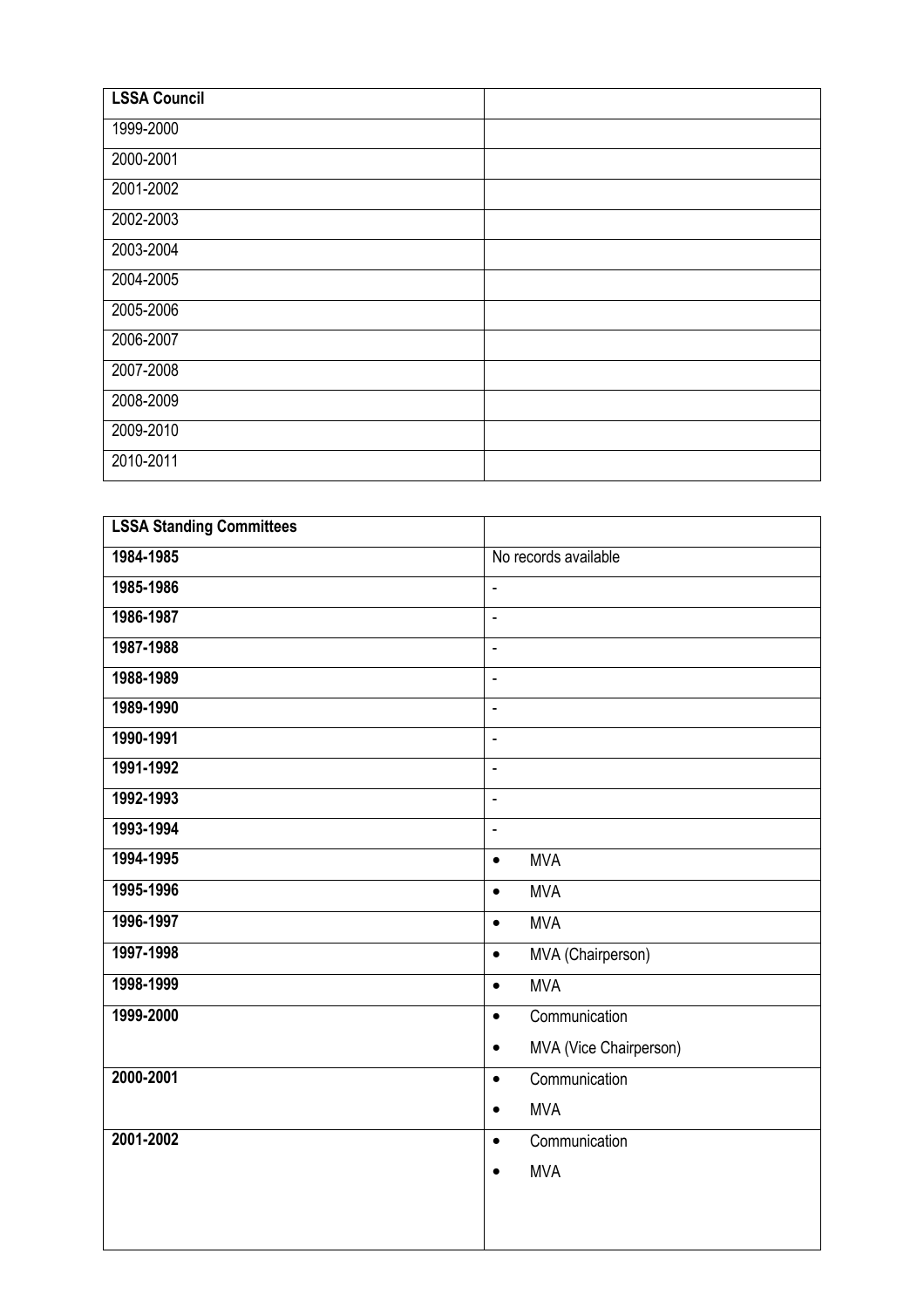| 2002-2003 | <b>Contingency Fees</b><br>$\bullet$   |
|-----------|----------------------------------------|
|           | <b>Ethics</b>                          |
|           | <b>MVA</b>                             |
| 2003-2004 | <b>Ethics</b><br>$\bullet$             |
|           | <b>MVA</b>                             |
|           | Ad Hoc Committee on Contingency Fees   |
| 2004-2005 | <b>MVA</b><br>$\bullet$                |
|           | Ad Hoc Committee on Contingency Fees   |
|           | Ad Hoc Committee on Ethics             |
| 2005-2006 | Ethics<br>$\bullet$                    |
|           | <b>MVA</b>                             |
|           | Ad Hoc Committee on Contingency Fees   |
| 2006-2007 | <b>Contingency Fees</b><br>$\bullet$   |
|           | <b>Ethics</b>                          |
|           | <b>MVA</b>                             |
|           | <b>Practice Support</b>                |
| 2007-2008 | <b>Contingency Fees</b><br>$\bullet$   |
|           | <b>RAF</b>                             |
| 2008-2009 | <b>Contingency Fees</b><br>$\bullet$   |
|           | <b>RAF</b><br>$\bullet$                |
| 2009-2010 | <b>Contingency Fees</b><br>$\bullet$   |
|           | <b>RAF</b>                             |
| 2010-2011 | <b>Contingency Fees</b>                |
|           | <b>RAF</b><br>$\bullet$                |
| 2011-2012 | <b>Contingency Fees</b><br>$\bullet$   |
|           | Personal Injury Committee<br>$\bullet$ |
| 2012-2013 | <b>Contingency Fees</b><br>$\bullet$   |
|           | Personal Injury Committee              |
| 2013-2014 | $\blacksquare$                         |

| <b>Attorneys Fidelity Fund</b> |  |
|--------------------------------|--|
| 2006                           |  |
| 2007 - Alternate               |  |
| 2008 - Alternate               |  |
| 2009 - Alternate               |  |
| 2010 - Alternate               |  |
| 2011 - Alternate               |  |